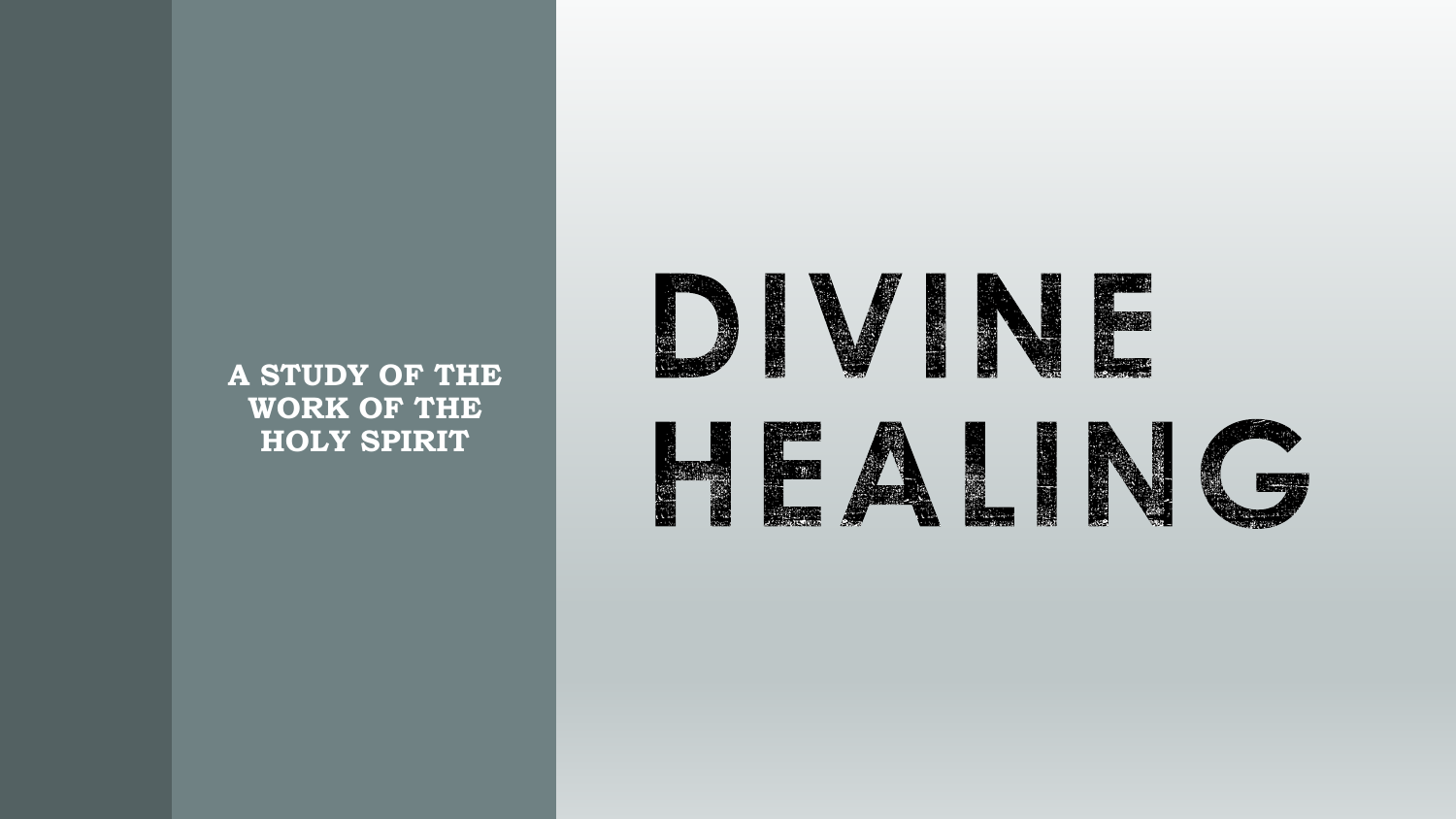## JOHN 3:31-34

31 "He who comes from above is above all; he who is of the earth is earthly and speaks of the earth. He who comes from heaven is above all.

32 "And what He has seen and heard, that He testifies; and no one receives His testimony.

33 "He who has received His testimony has certified that God is true.

34 "For He whom God has sent speaks the words of God, for God does not give the Spirit by measure.

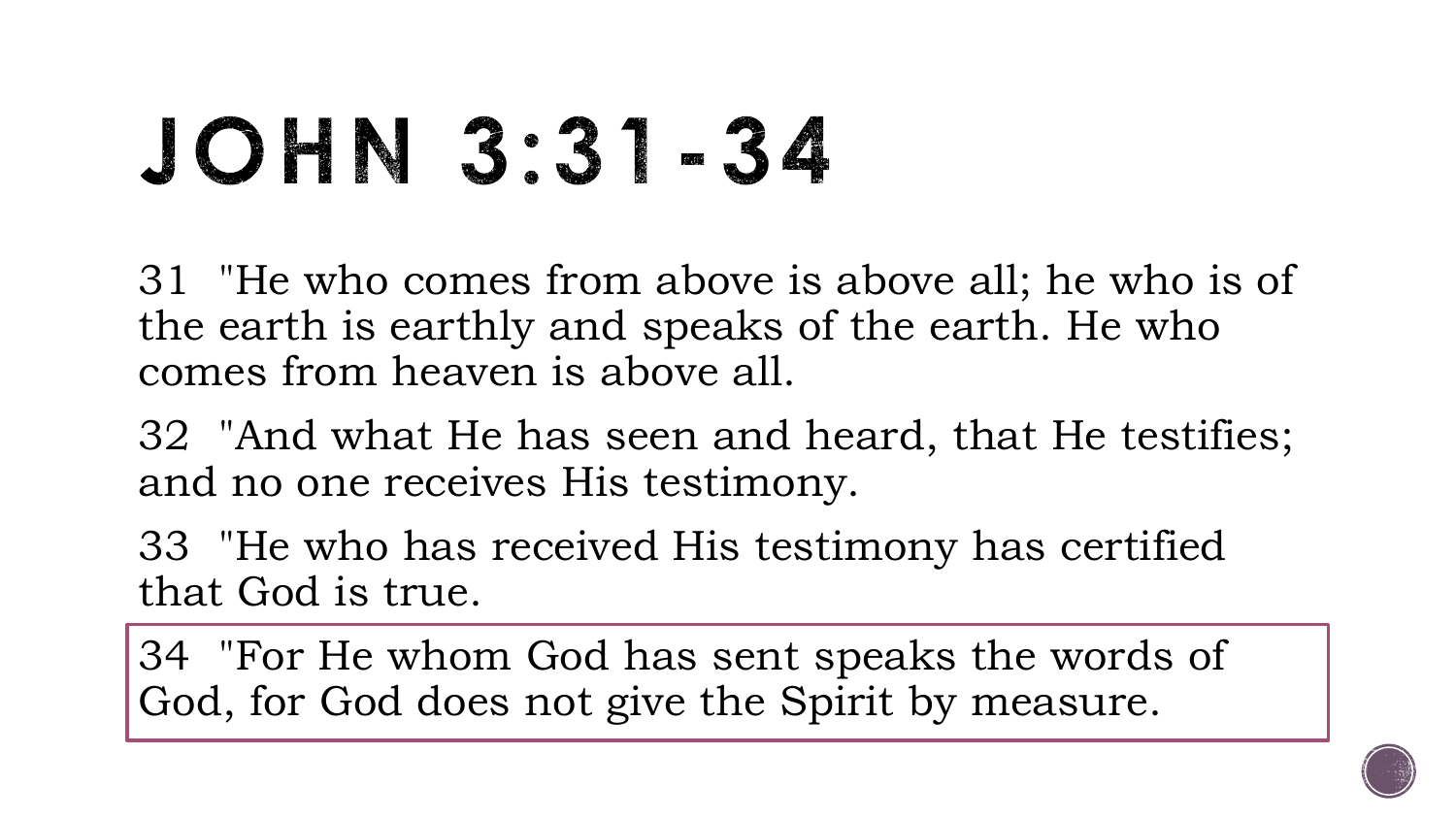## JOHN 3:31-34

34 "For He whom God has sent speaks the words of God, **for** God does not give the Spirit by measure.



#### **Position of Christ – Col. 1:18, 19**

(greater than any prophet or miracle worker before or after)

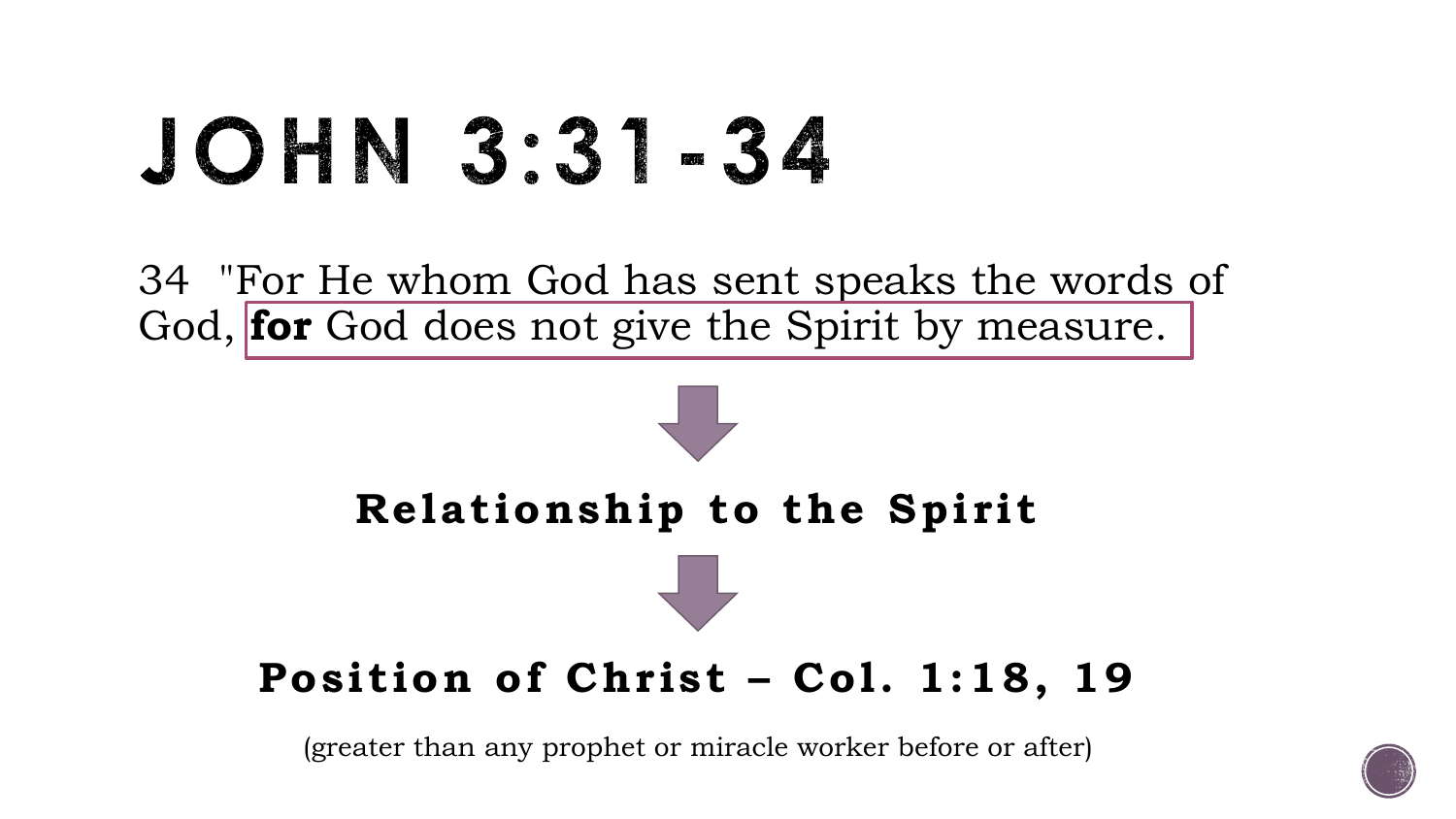## JOHN 3:31-34

34 "For He whom God has sent speaks the words of God, **for** God does not give the Spirit by measure.



#### **Validation of the Word**

(John 1:1, 14; 7:16; 8:26-28, 47; 10:37, 38; 14:10, 11, 26; 15:26; 16:13-15)

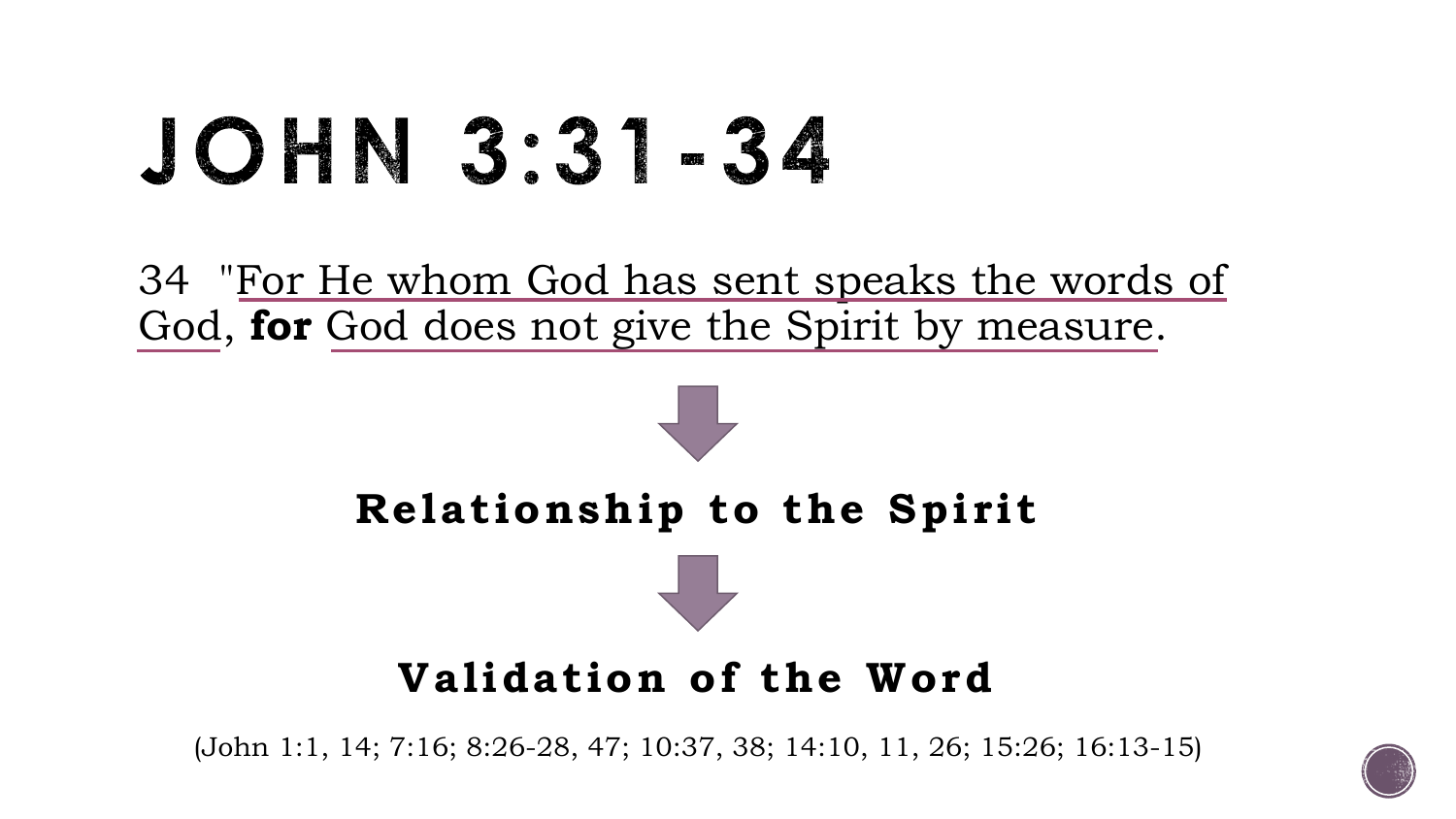### MANIFESTATIONS OF THE HOLY SPIRIT

#### 1. BAPTISM OF

- a) To the twelve apostles (Acts 1:1-5, 26; 2:1-4)
	- a) To open the door for the Jews to come into the church—from 15 different nations
	- b) To enable the apostles to work miracles (Acts 5:12-16; 9:36-42; 2 Cor. 12:12)
- b) To the household of Cornelius (Acts 10:44-48)
	- a) To open the door to the Gentiles
	- b) To prove such a door was open to the Jews (Acts 11:17, 18)

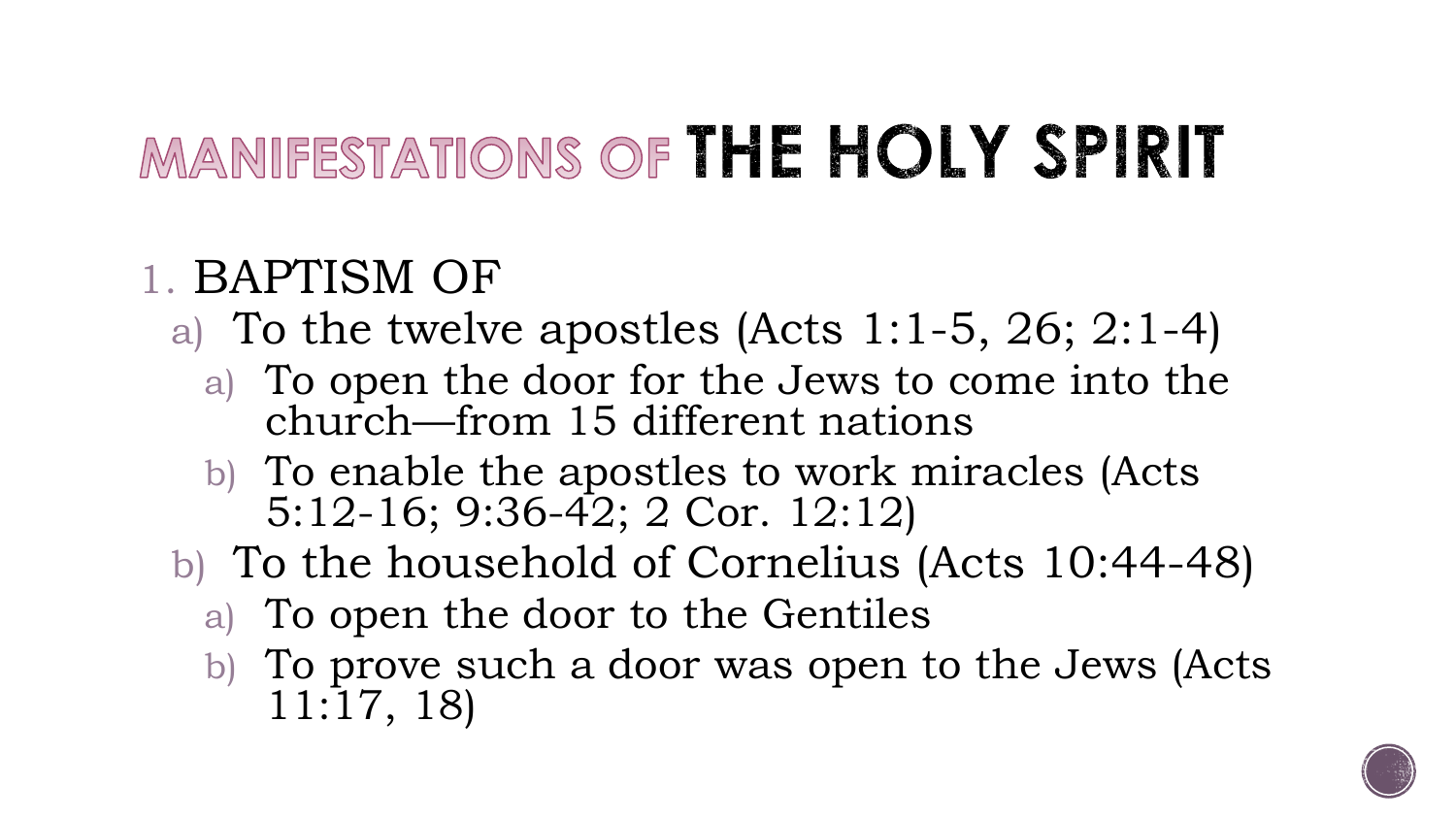### MANIFESTATIONS OF THE HOLY SPIRIT

#### 1. BAPTISM OF

#### 2. LAYING ON OF [the apostles'] HANDS

- 1. To the seven Acts 6:6
- 2. To the Samaritans Acts 8:14-18
- 3. To the twelve Ephesians Acts 19:6, 7
- 4. To Timothy 2 Timothy 1:6

**\* A preacher who was not an apostle could not impart this power to another!**  $\checkmark$  Rome (Rom. 1:10, 11)

 $\checkmark$  Philip and Simon (Acts 8:6, 7, 12-20)

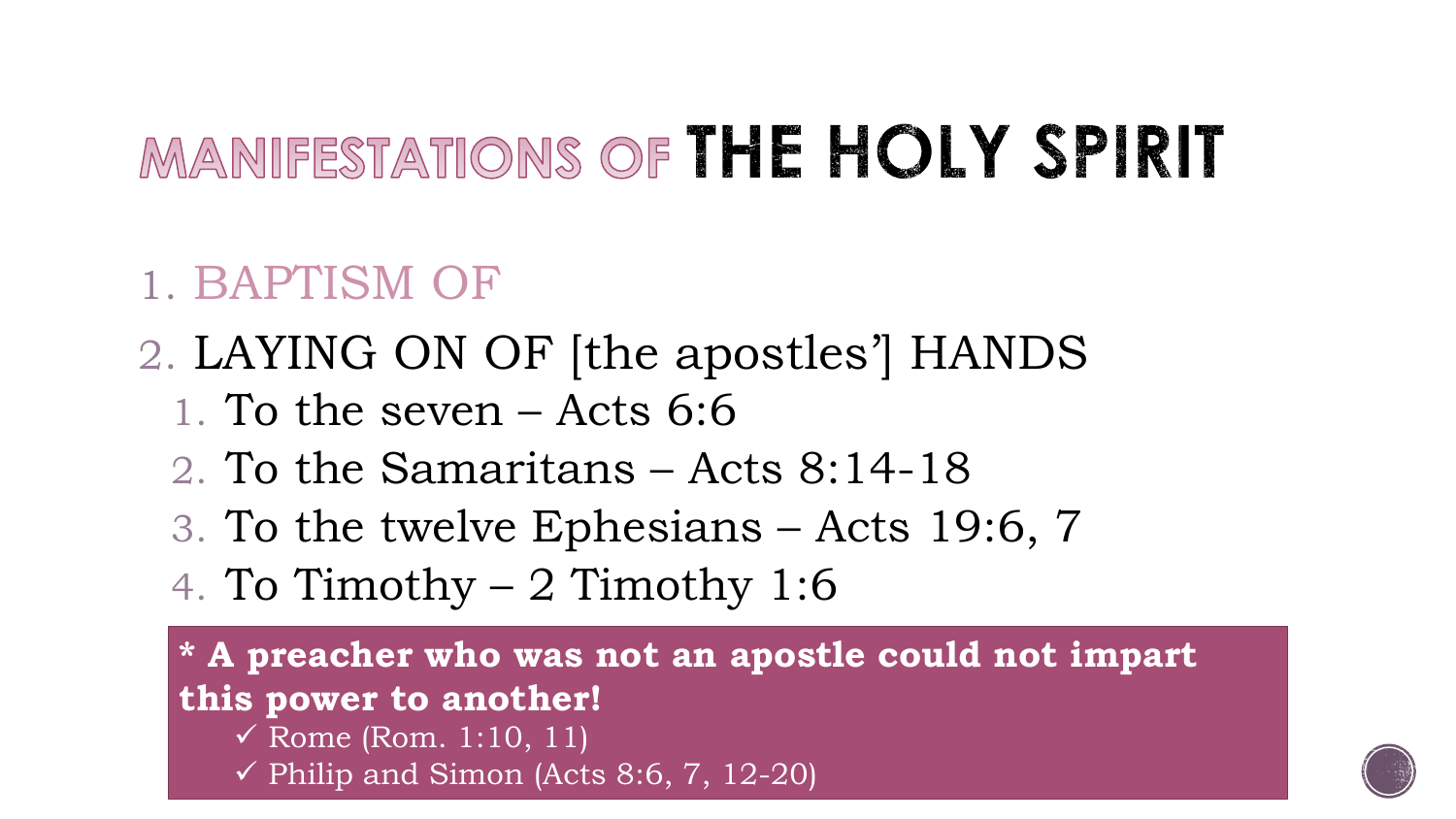#### MANIFESTATIONS OF THE HOLY SPIRIT

- 1. BAPTISM OF
- 2. LAYING ON OF HANDS
- 3. NON-MIRACULOUS INDWELLING

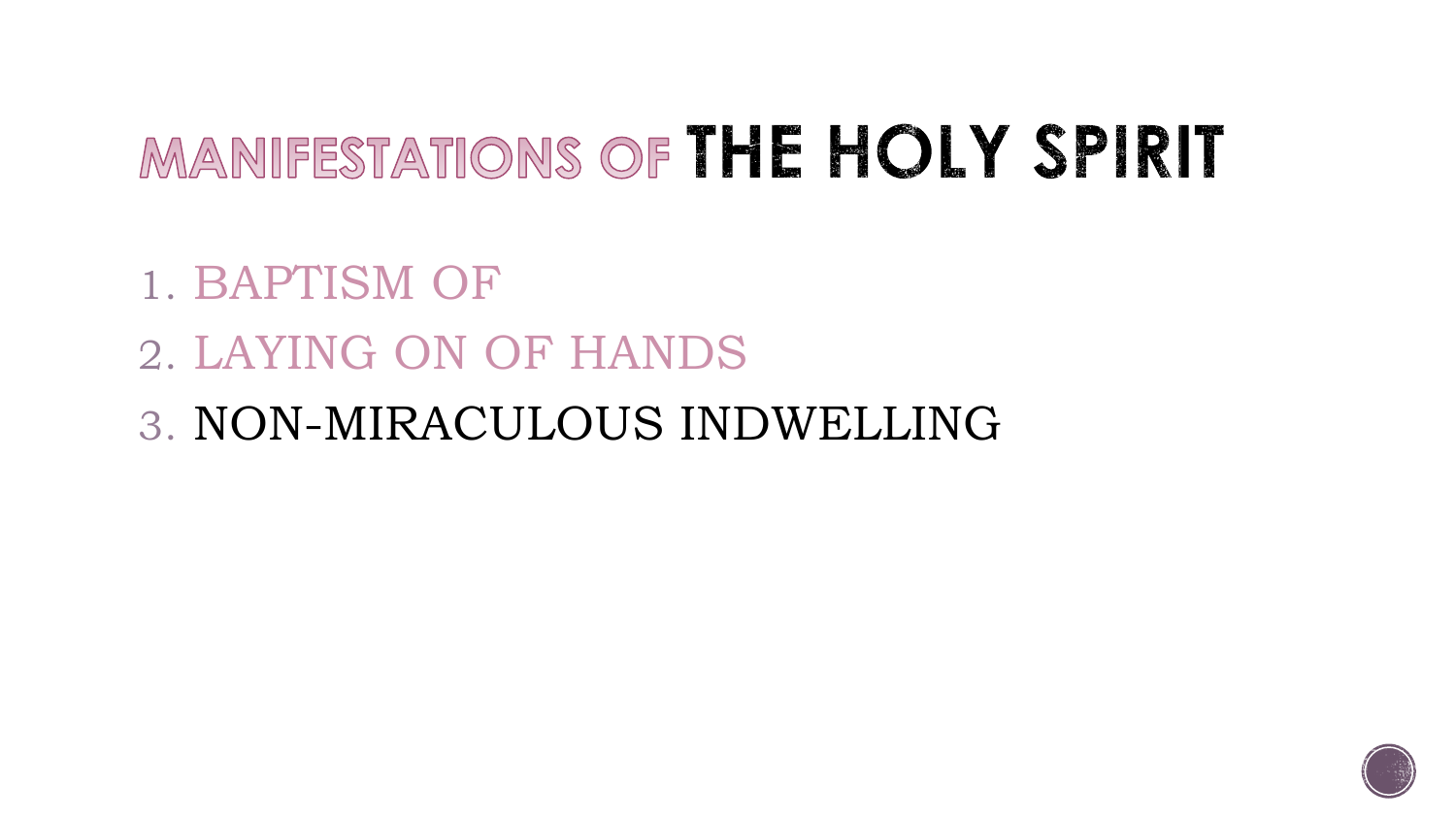### NON-MIRACULOUS INDWELLING OF THE HOLY SPIRIT

- 1. In us (2 Tim. 1:14; 1 Cor. 3:16, 17; etc.)
- 2. Through faith and the word (Gal. 3:2; Heb. 6:4, 5)
- 3. Promised gift (Acts 2:38, 39)
	- a) All manifestations are "gifts" (cf. Acts 11:17; Rom. 1:11)
- 4. Received by obedience (Acts 5:32)
- 5. Disciples filled with (Acts 13:52)
- 6. Sinners do not have (Jude 1:19)

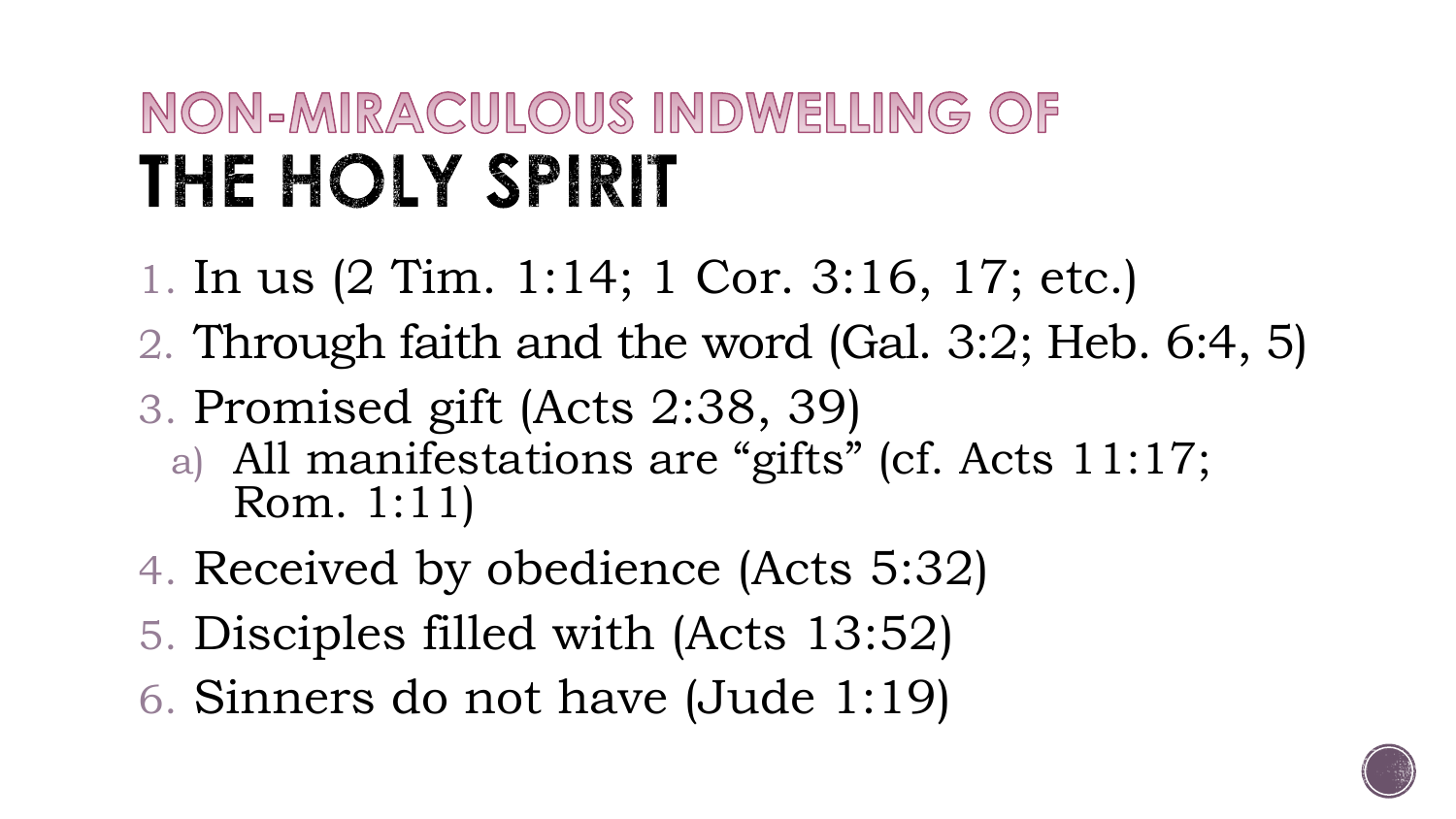### We Know We Have The Spirit By The Fruit We Bear

Matthew 7:16, "You will know them by their fruits. Do men gather grapes from thornbushes or figs from thistles?"

Galatians 5:22, 23, "But the fruit of the Spirit is love, joy, peace, longsuffering, kindness, goodness, faithfulness, gentleness, self-control. Against such there is no law."

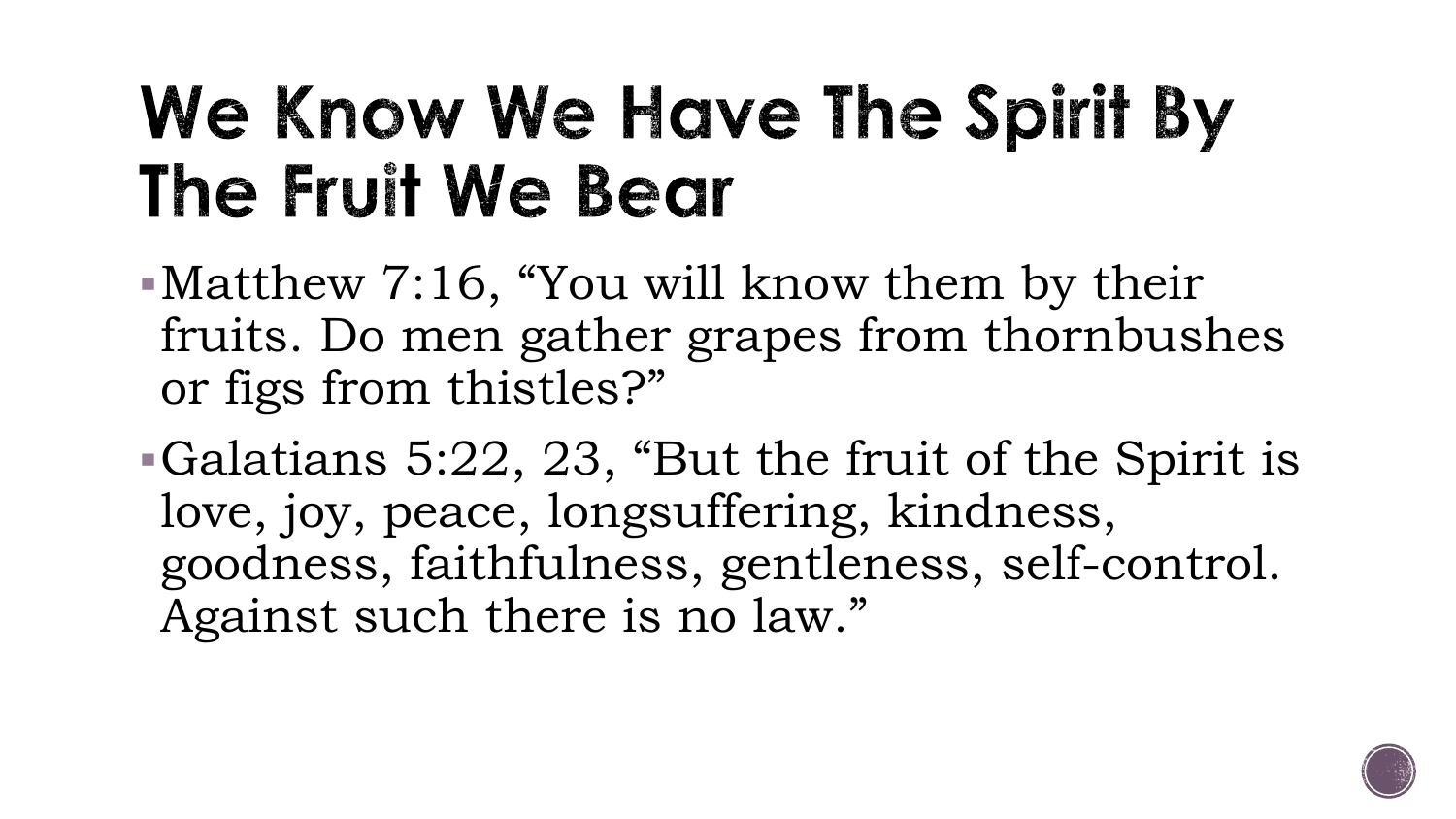#### COMPARE **1. GOD DWELLS IN US**

". . . For you are the temple of the living God. As God has said: 'I will dwell in them And walk among them. I will be their God, And they shall be My people'" (2 COR. 6:16)

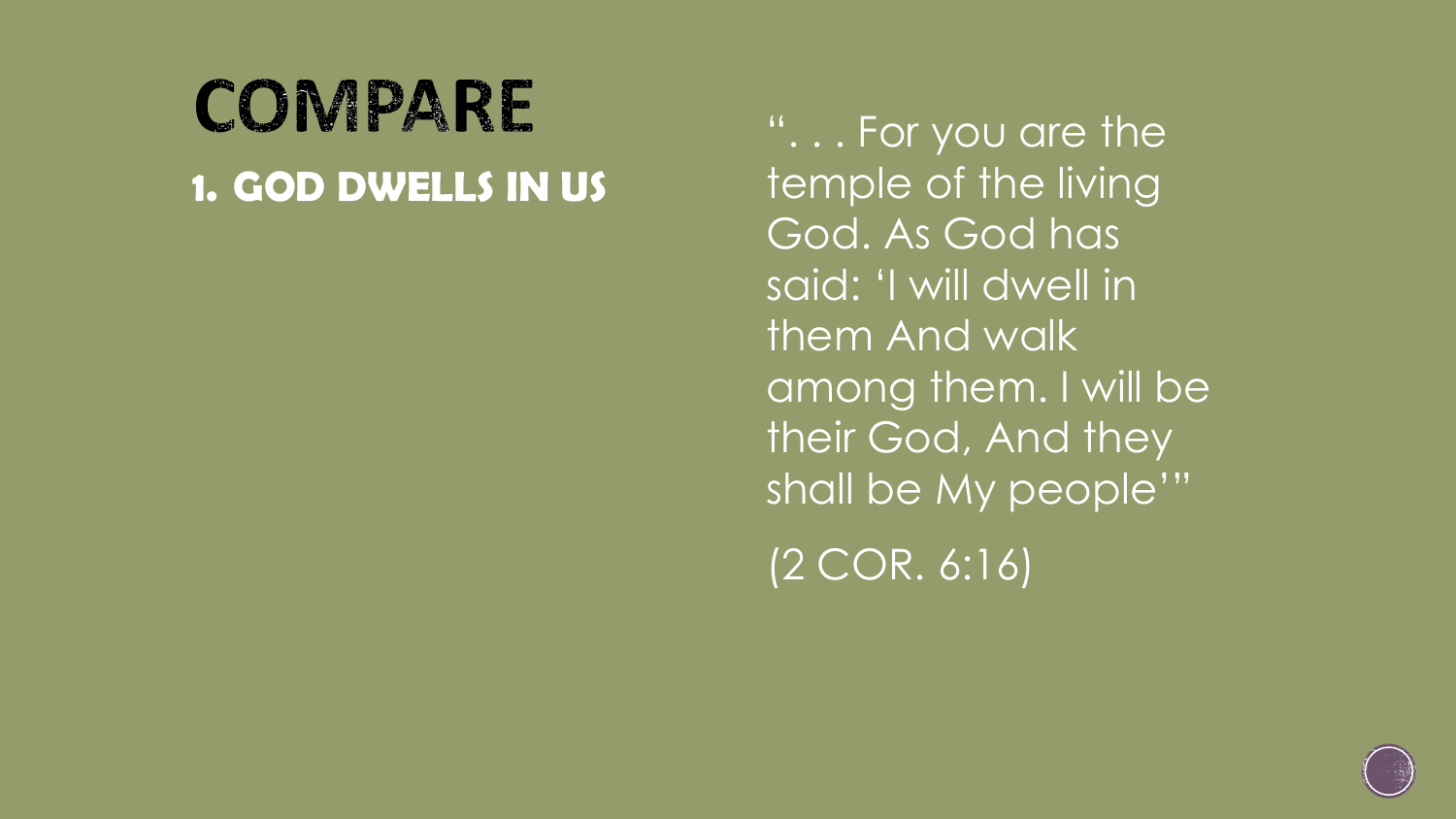#### COMPARE **1. GOD DWELLS IN US**

"No one has seen God at any time. If we love one another, God abides in us, and His love has been perfected in us"

(1 JN. 4:12)

## IS THIS MYSTERIOUS?

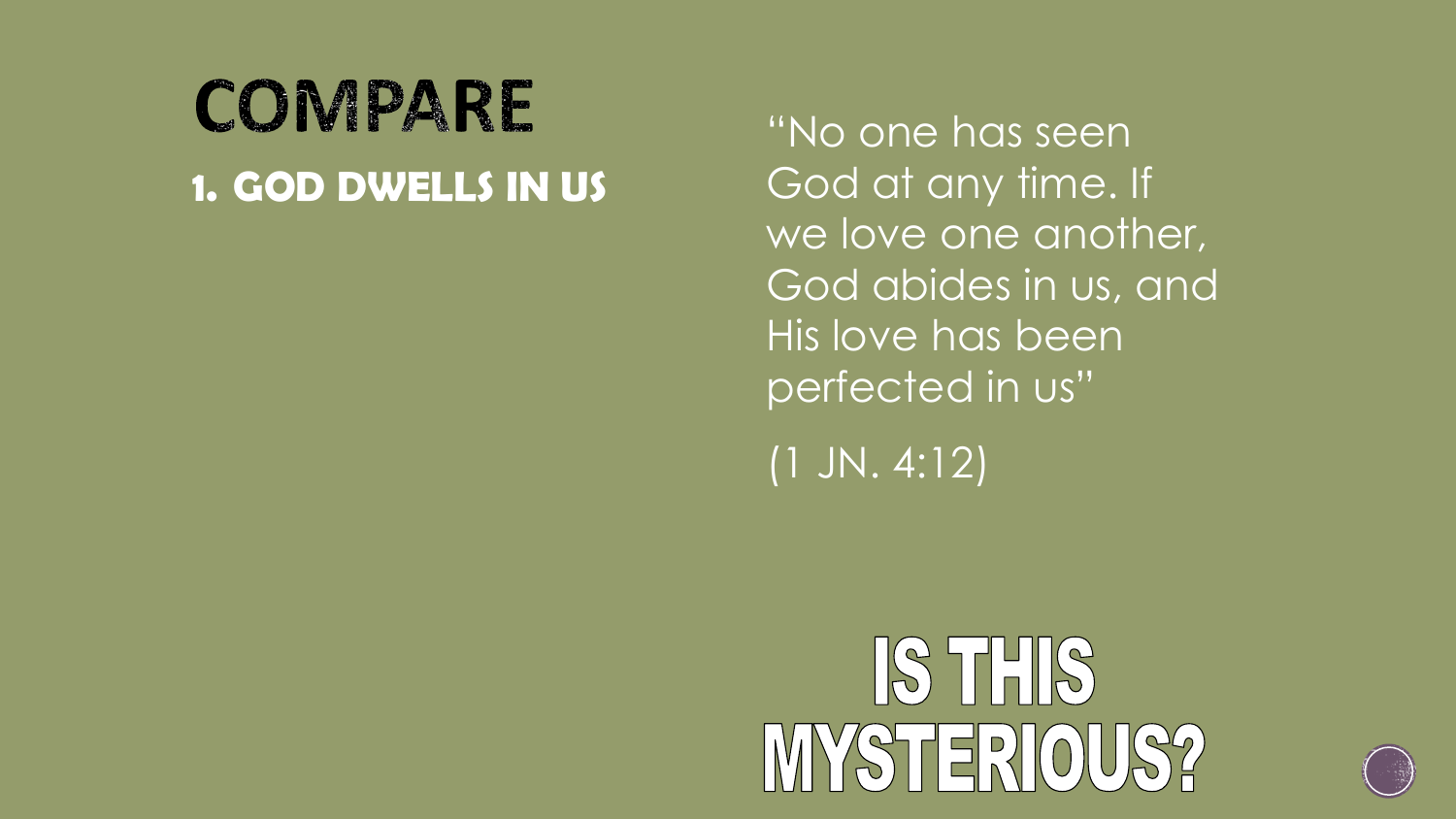### COMPARE **1. GOD DWELLS IN US 2. CHRIST DWELLS IN US**

"To them God willed to make known what are the riches of the glory of this mystery among the Gentiles: which is Christ in you, the hope of glory"

(COL. 1:27)

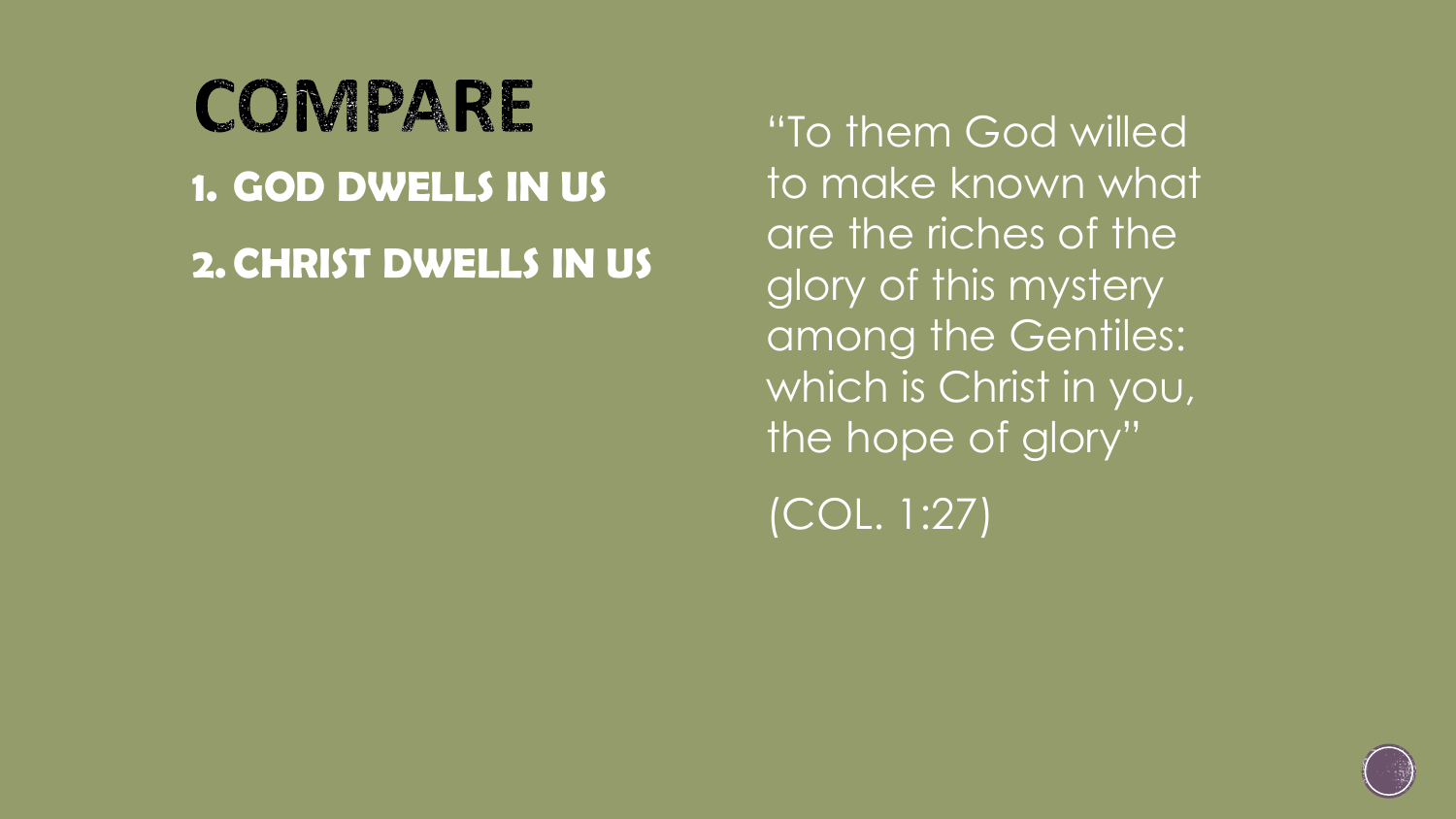COMPARE **1. GOD DWELLS IN US 2. CHRIST DWELLS IN US**

"that Christ may dwell in your hearts **through faith**; that you, being rooted and grounded in love"

(EPH. 3:17)

## IS THIS MYSTERIOUS?

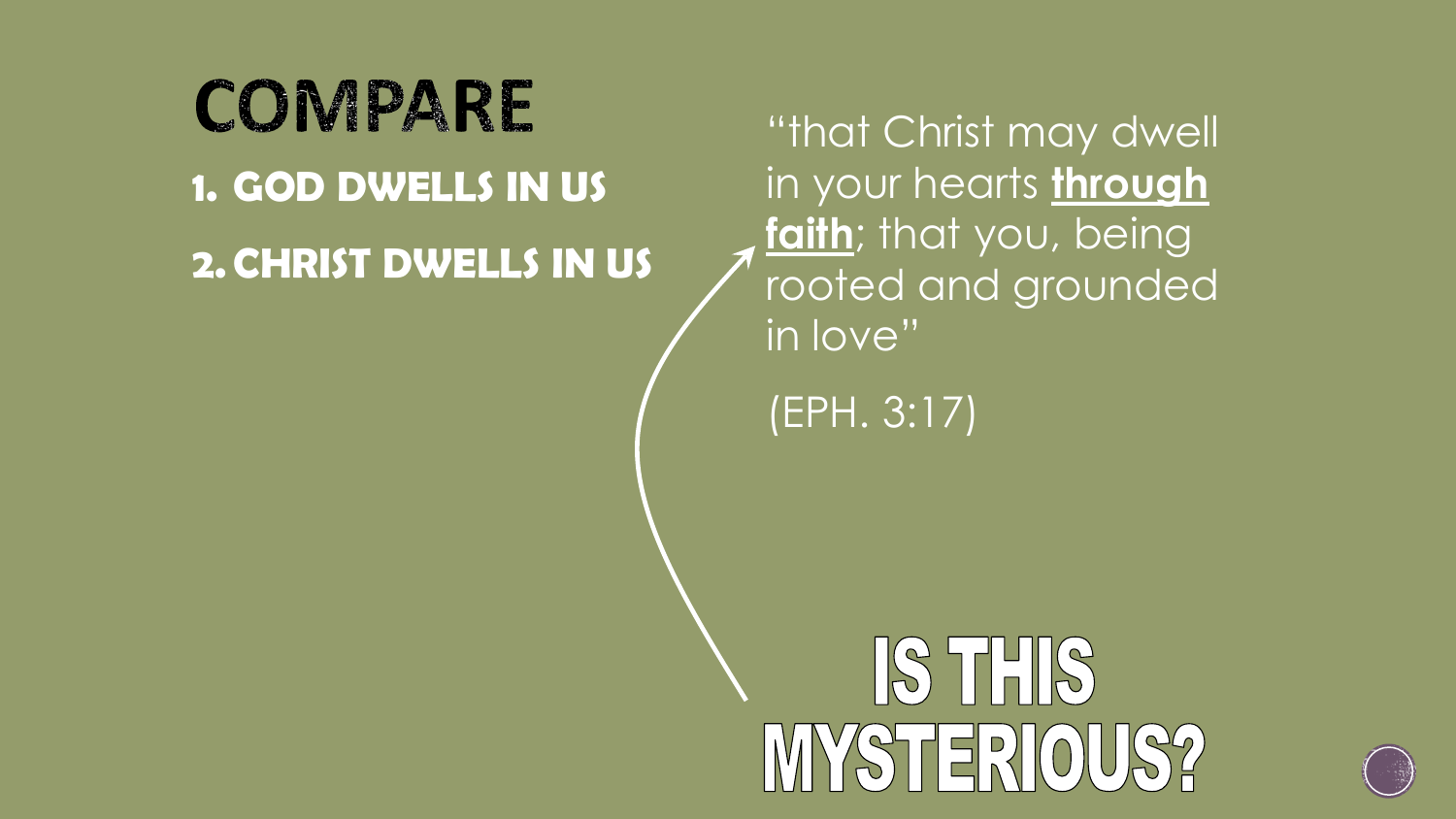COMPARE **1. GOD DWELLS IN US 2. CHRIST DWELLS IN US 3. TRUTH ABIDES IN US**

"because of the truth which abides in us and will be with us forever" (2 Jn. 1:2)

## IS THIS MYSTERIOUS?

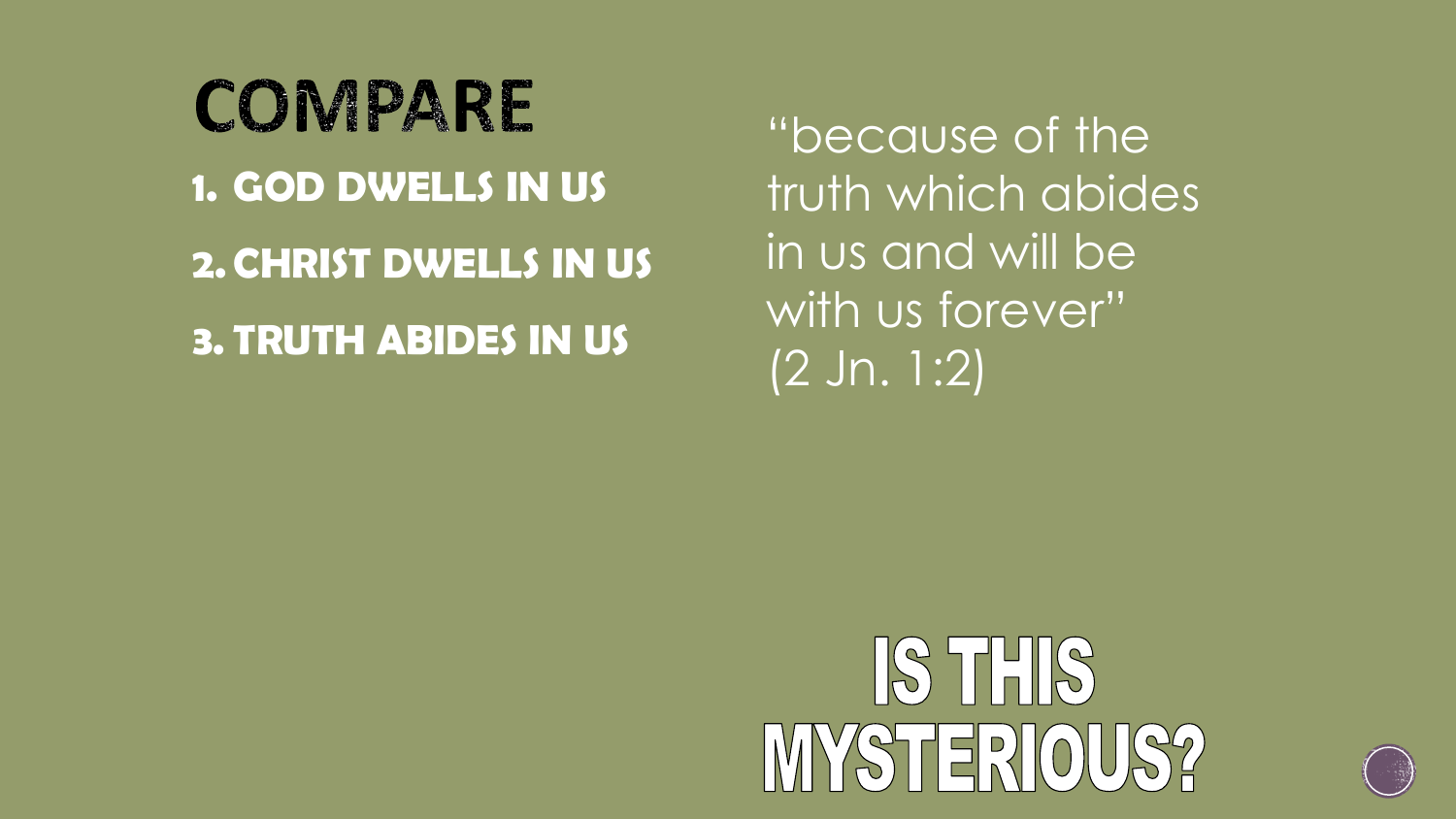COMPARE **1. GOD DWELLS IN US 2. CHRIST DWELLS IN US 3. TRUTH ABIDES IN US 4.CHRISTIAN DWELLS IN GOD**

"Whoever confesses that Jesus is the Son of God, God abides in him, **and he in God**. And we have known and believed the love that God has for us. God is love, and he who abides in love **abides in God**, and God in him" (1 JN. 4:15, 16)

1871418 STERIOUS?

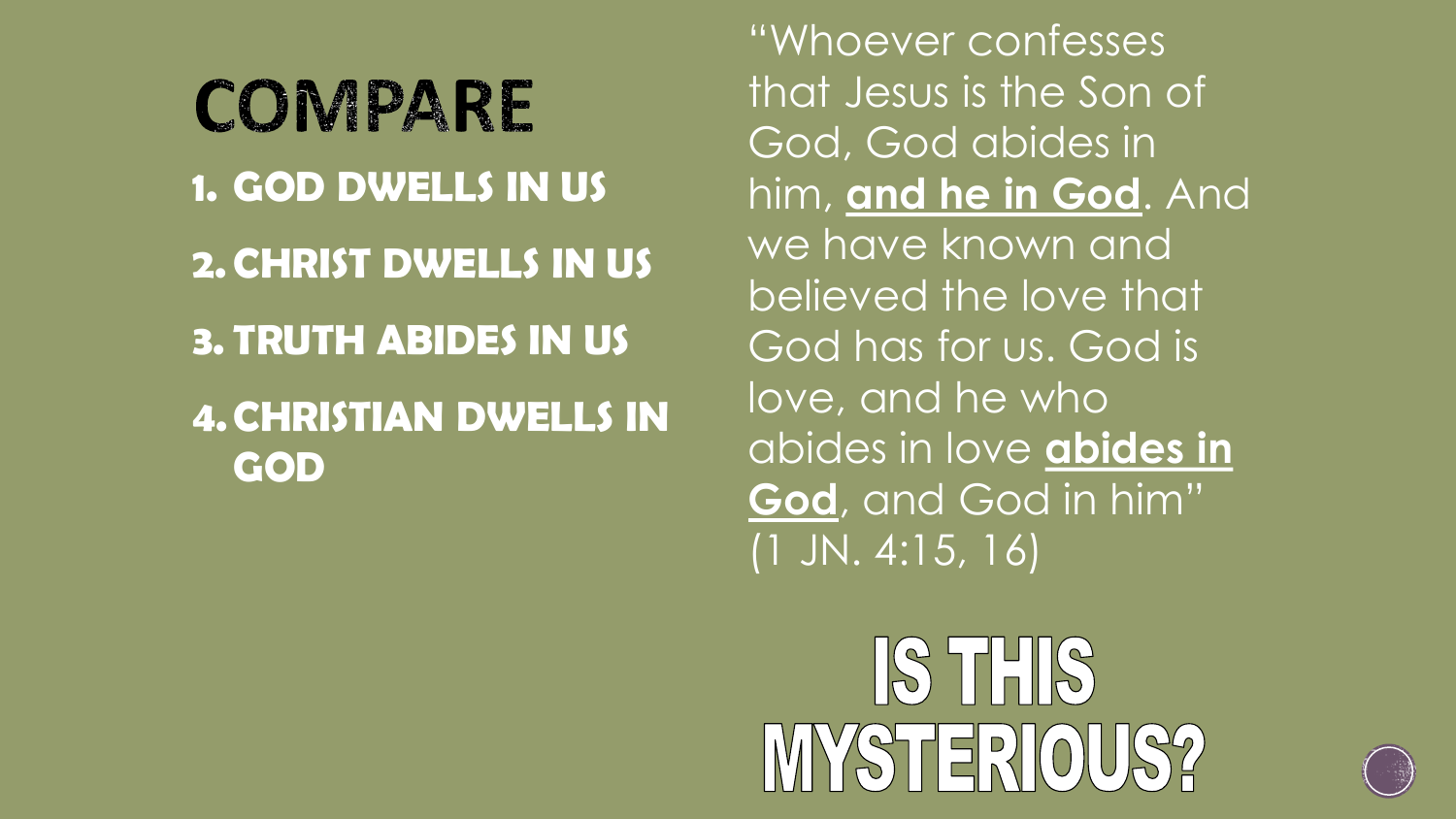COMPARE **1. GOD DWELLS IN US 2. CHRIST DWELLS IN US 3. TRUTH ABIDES IN US 4.CHRISTIAN DWELLS IN GOD 5. CHRISTIAN DWELLS IN CHRIST**

"I am the vine, you are the branches. He who **abides in Me**, and I in him, bears much fruit; for without Me you can do nothing. If anyone does not abide in Me, he is cast out as a branch and is withered…" (JN. 15:5, 6)

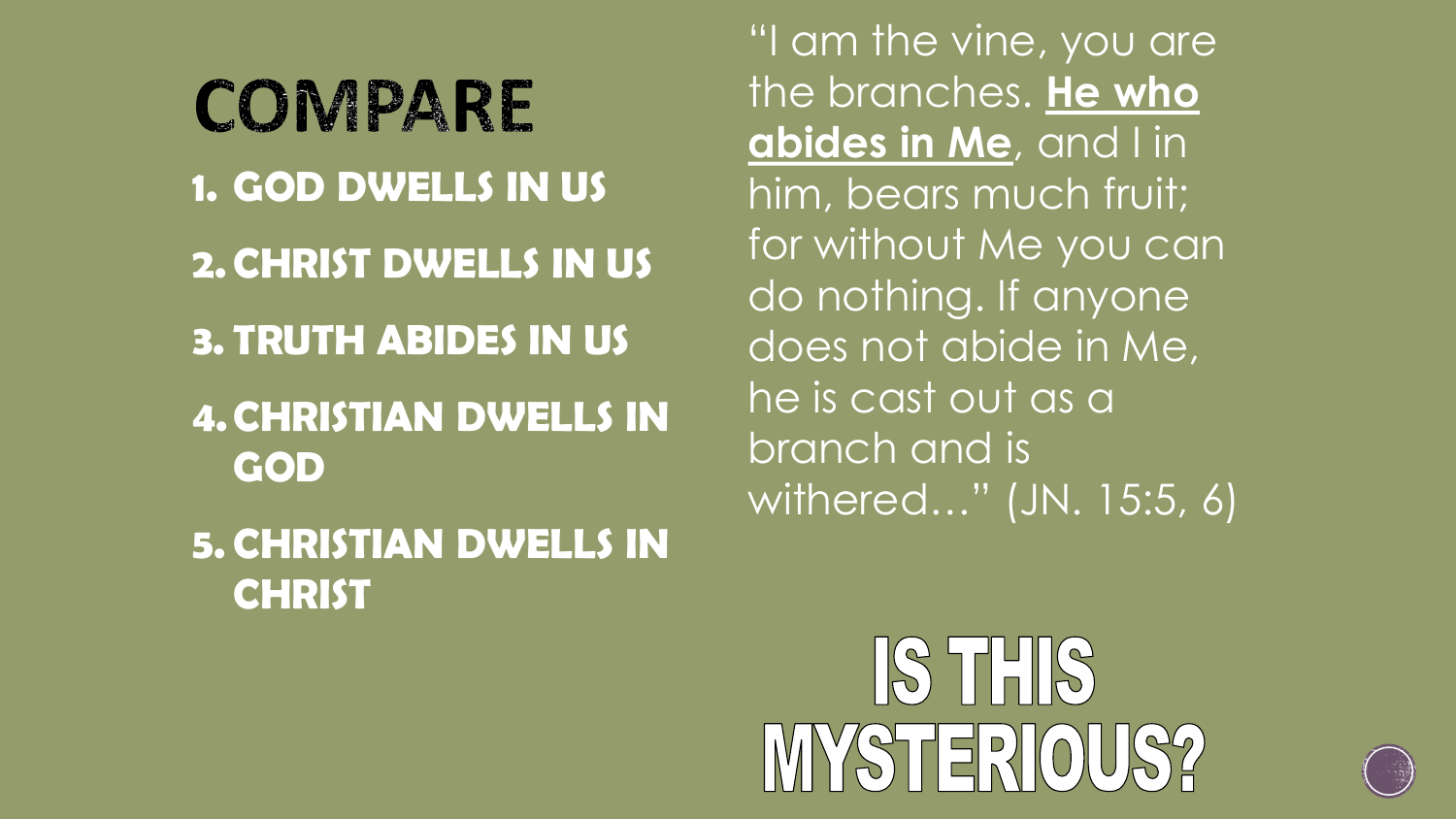COMPARE **1. GOD DWELLS IN US 2. CHRIST DWELLS IN US 3. TRUTH ABIDES IN US 4.CHRISTIAN DWELLS IN GOD**

"Or do you think that the Scripture says in vain, "**The Spirit who dwells in us** yearns jealously?" (JAS. 4:5)

**5. CHRISTIAN DWELLS IN CHRIST**

**6. SPIRIT DWELLS IN US**

### WHY SHOULD THIS BE MYSTERIOUS?

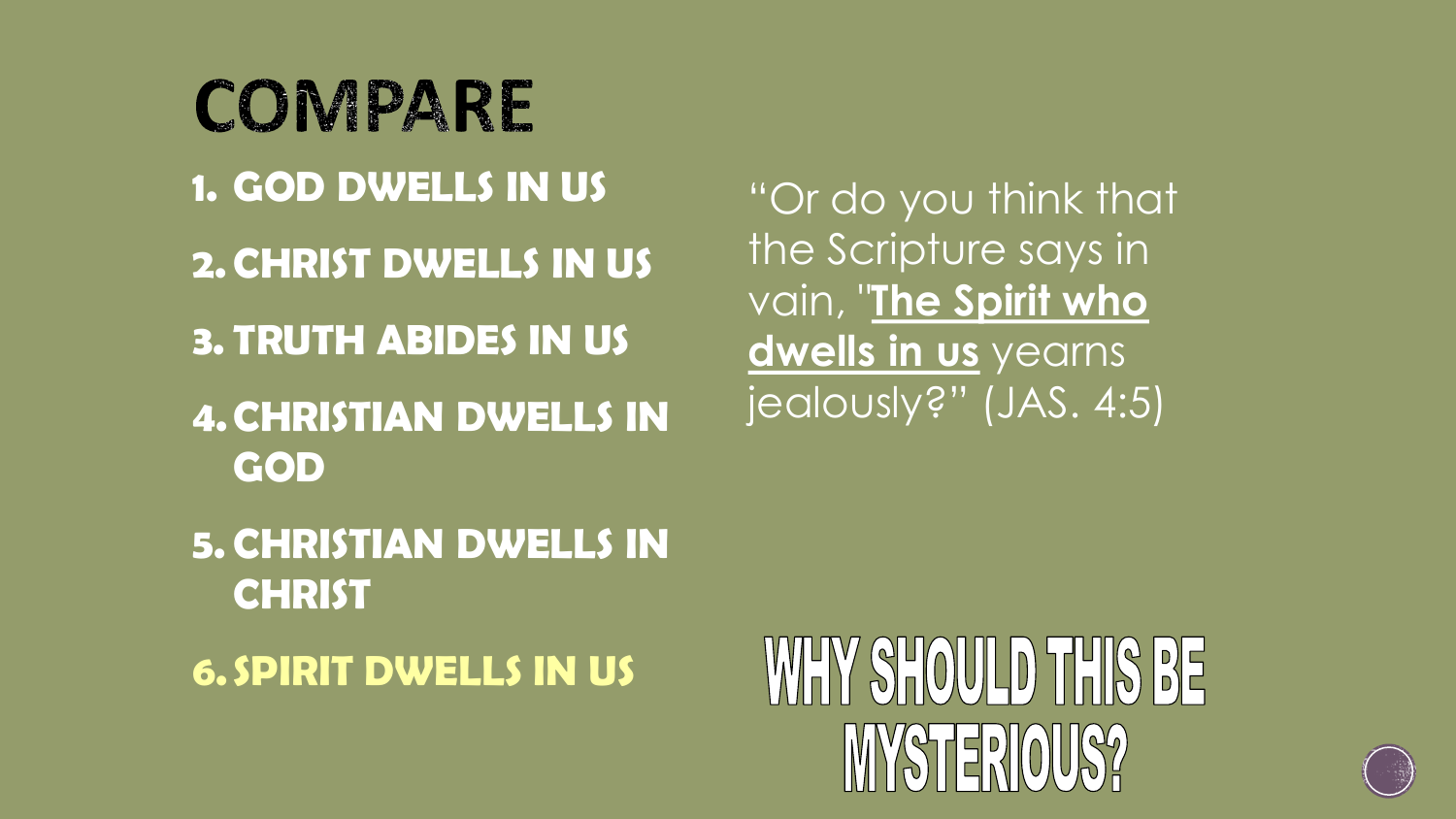COMPARE **1. GOD DWELLS IN US 2. CHRIST DWELLS IN US 3. TRUTH ABIDES IN US 4.CHRISTIAN DWELLS IN GOD 5. CHRISTIAN DWELLS IN CHRIST 6. SPIRIT DWELLS IN US 7. CHRISTIAN DWELLS IN SPIRIT**

## WHY SHOULD THIS BE MYSTERIOUS?



"If we **live** in the Spirit, let us also **walk** in the Spirit" (GAL. 5:25)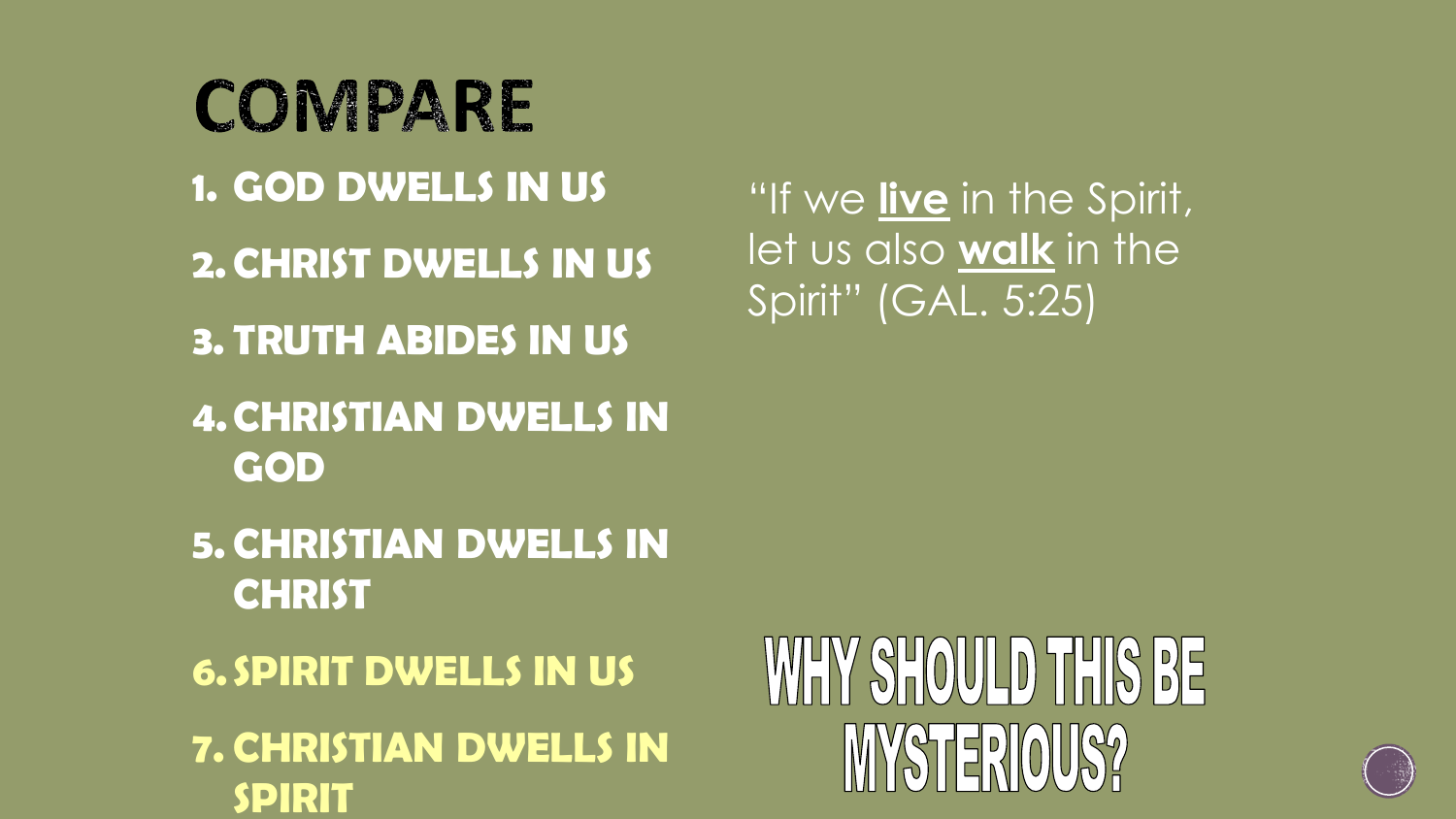### **Miraculous Manifestations of the Holy Spirit Have Ceased**

#### **To Confirm the word Christ brought John 14:11**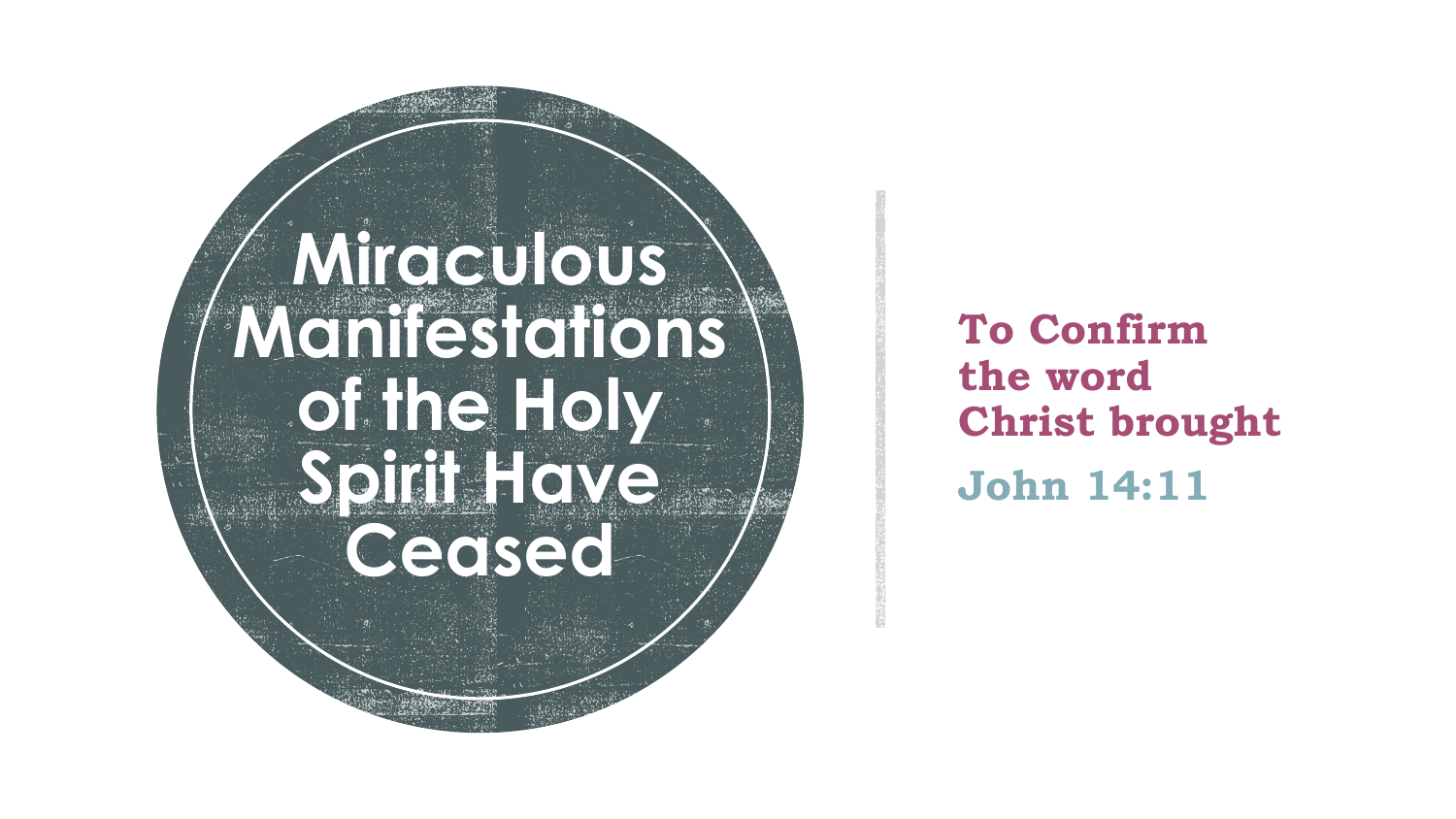### **Miraculous Manifestations of the Holy Spirit Have Ceased**

**To Confirm the word the apostles spoke Mark 16:20 Hebrews 2:2 - 4**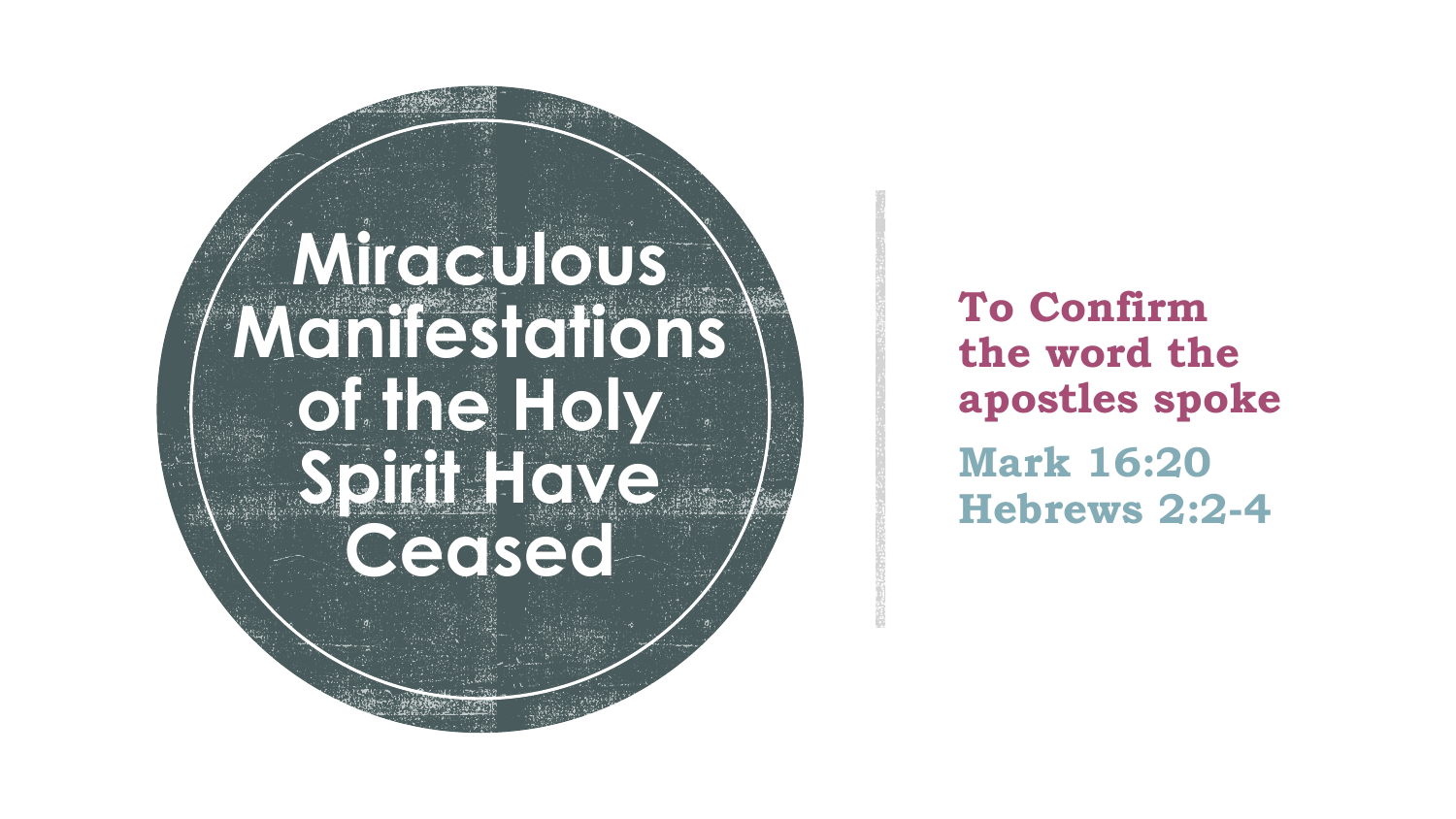### If One Miraculous Gift of the Spirit Ended, All Ended

- prophecy, knowledge and tongues ended (1 Cor. 13:8)
- these temporary helps were for the infancy of the church (1 Cor. 13:9-12)
- faith, hope, and love remain (1 Cor. 13:13)

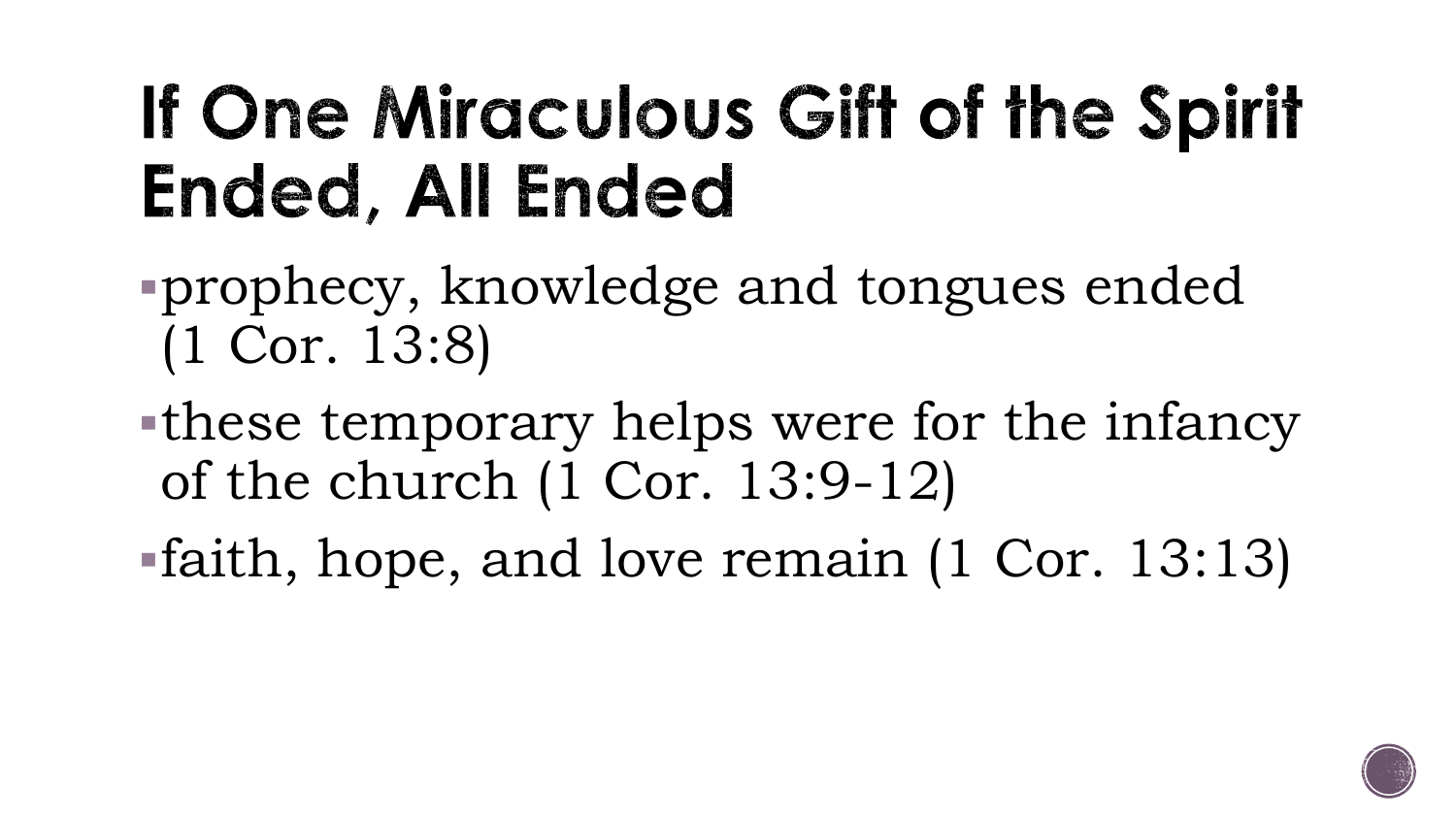### If One Miraculous Gift of the Spirit Ended, All Ended

Old Testament prophecy foreshadowed the passing wonders

- $\blacktriangleright$  Zechariah 13:1-3  $\blacktriangleright$  removal of idols, prophets, unclean spirits
- Micah 7:14, 15  $\rightarrow$  wonders would be shown as in the days when Israel came out of Egypt
	- Compare "manna" (Exod. 16:35; Josh. 5:10- 12), during the infancy of the nation (Num. 11:12; Hos. 11:1)

Forty years (Neh. 9:19-21)

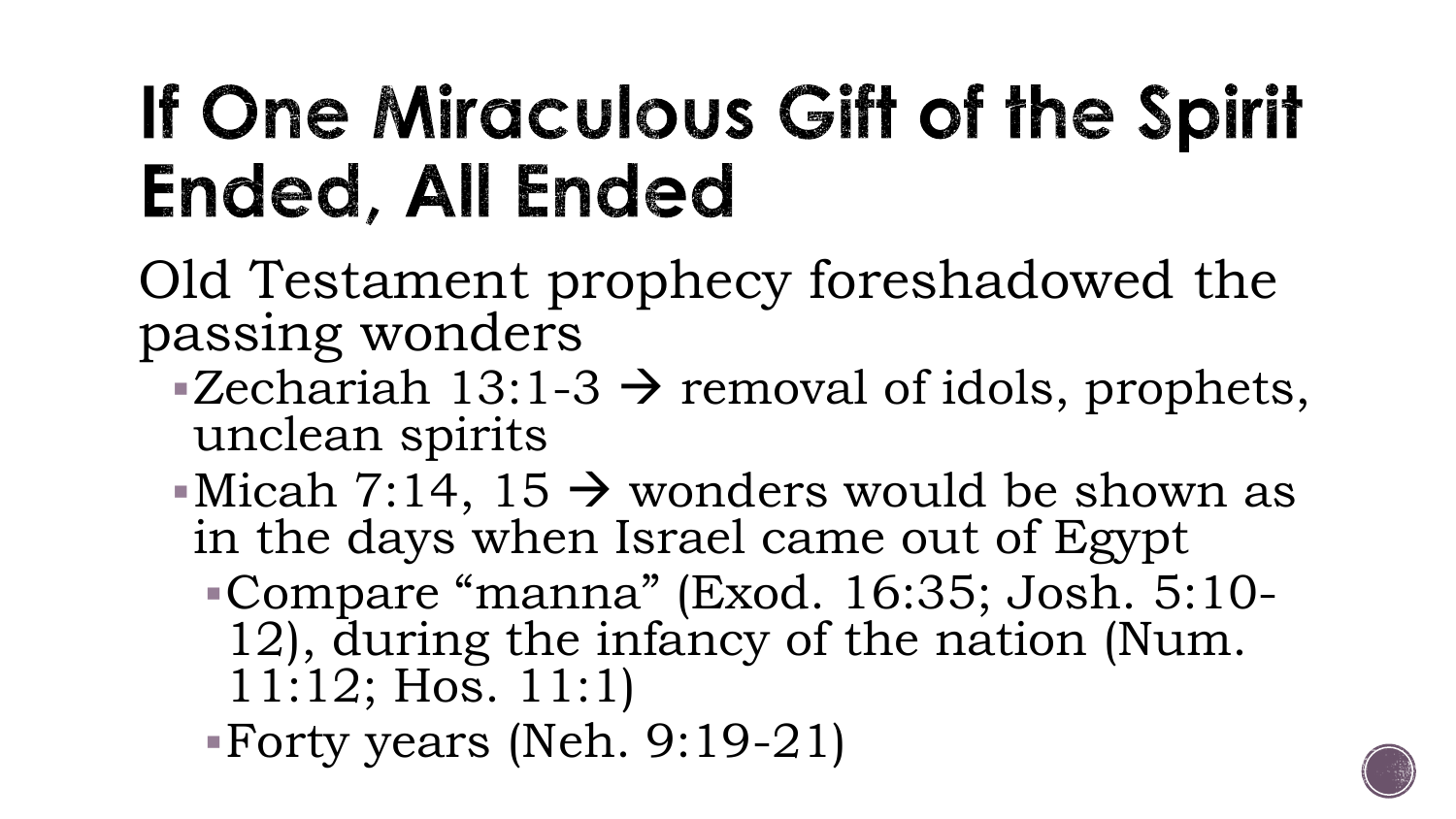# CONCLUSIONS:

- 1. Legitimate miracles were done by the Holy Spirit through the apostles to confirm their words (Mk. 16:20)
	- Apostles could not always perform miracles (see, Phil. 2:25-27; 2 Tim. 4:20)
- 2. Adding "prophecy" to the prophecy results in eternal condemnation—Revelation 22:18, 19
- 3. Modern "miracle workers" are workers of Satan (Rev. 19:20)
	- beast = *sea beast*, Roman Empire (Rev. 13:1-10)
	- false prophet = *land beast*, false Roman religion (Rev. 13:11-14), performed deceptive signs